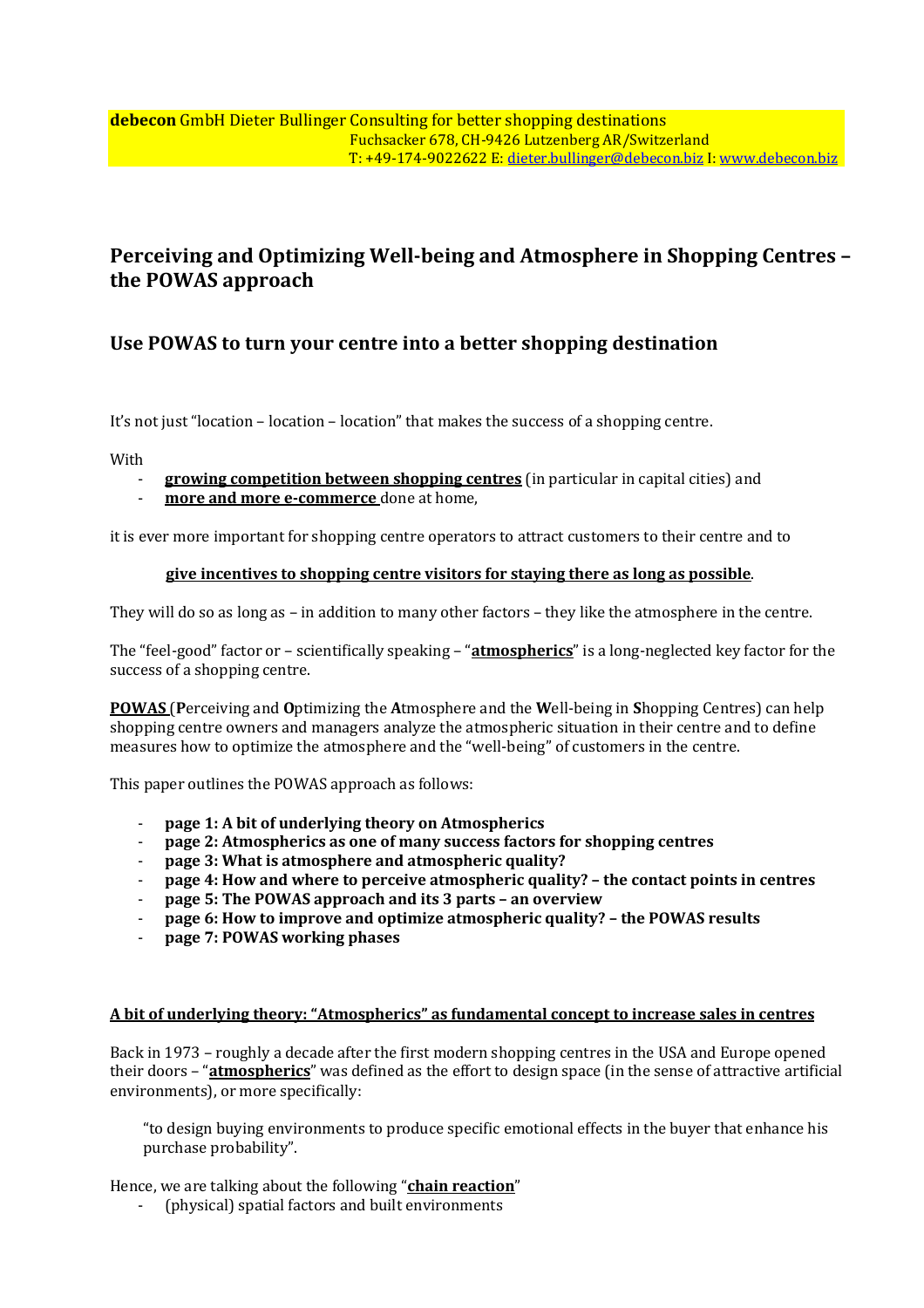- which affect people emotionally (make them feel good and like the place),
- and this finally results in (numerically measurable) purchases.

## **Atmosphere as one of many success factors for shopping centres**

There are many **success factors** which determine if a shopping centre is performing well, such as (cf. fig. 1):

- Location (macro, micro)
- Surroundings (residential, industrial etc.)
- Competition (shopping centres, retail parks, down-town retail etc.)
- Dimensions (size, levels etc.)
- Layout scheme (orientation, length of ways, main and side malls/passages etc.)
- Accessibility (by car, public transport, foot)
- Stores/Tenants (merchandise mix, store compilation and fit-out, staff etc.)
- Amenities (elevators, toilets etc.)
- Architecture (ceilings, heights etc.)
- Decoration (colors, furniture etc.)
- Marketing events/actions
- Management staff (engagement)
- etc.

Each of these factors contributes in its specific way to the success of a shopping centre, none of them can be neglected.



Fig. 1: Key success factors for a shopping centre

2012-09-27, @ debecon GmbH Dieter Bullinger Consulting, Fuchsacker 678, CH-9426 Lutzenberg AR, T: +49-174- 9022 622, E: dieter.bullinger@debecon.biz

The "outcome", i.e. the result of the success of a shopping centre finally is the **satisfaction**

- of clients/visitors,
- of tenants/employees, and
- of owners/investors.

Such success and satisfaction may be measured by several – numeric – **indicators** (according to the "the more – the better" rule), such as

- footfall (number of visitors)
- length of stay (time spent in a centre)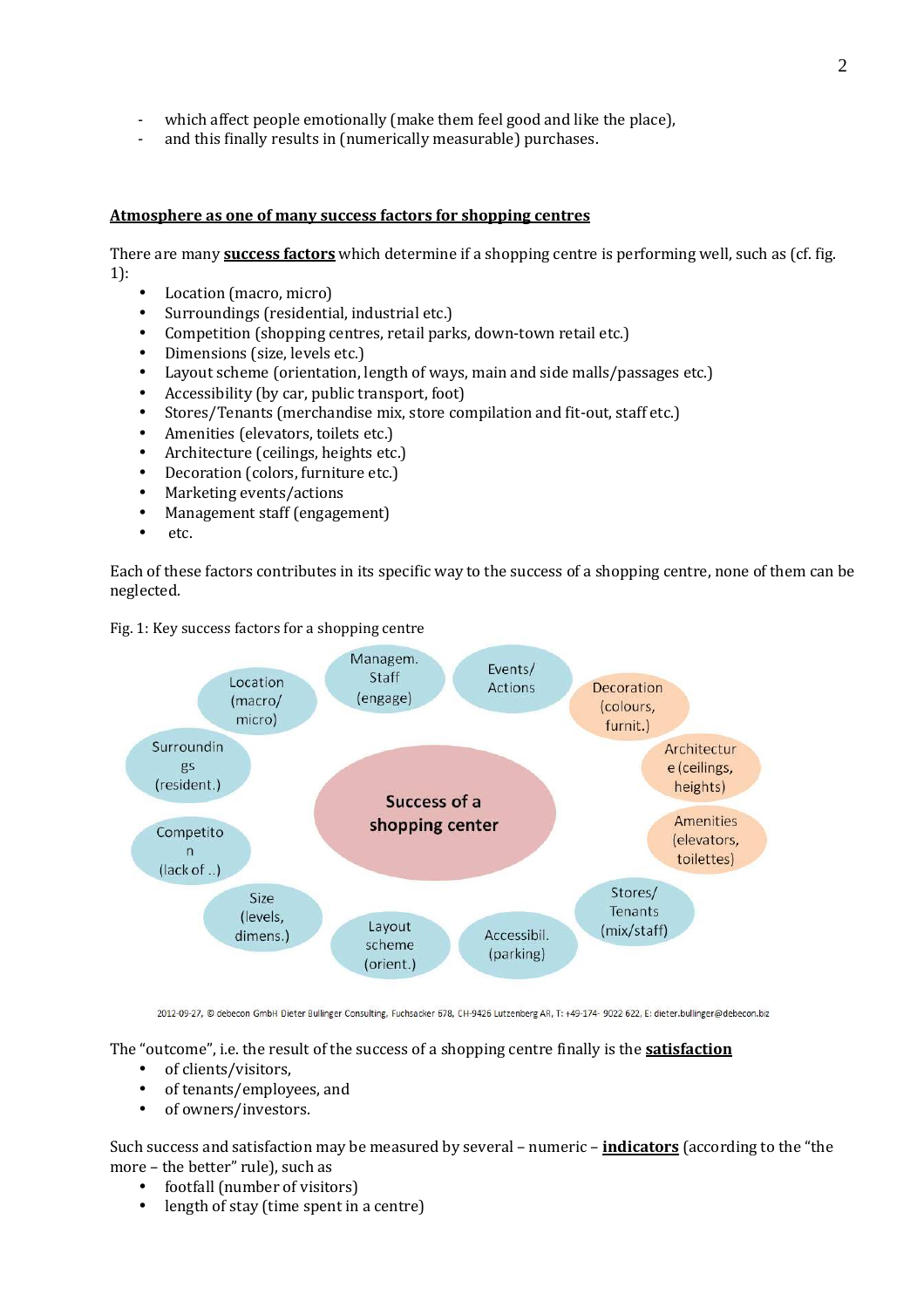• turnover/profit (of tenants, of investor).

Each of these 3 indicators is directly influenced by more emotional factors, such as

- the **atmosphere and "ambiance"** in the centre does the centre produce an emotional incentive for the clients/visitors to go there and does it get them in a mood to stay in the centre and to spend time and money there
- the psychological **well-being and well-feeling** of clients in the centre do people like the centre, do they feel good there and do they regard it as their "commercial living room".

Therefore, we can suppose that the **chain reaction** mentioned above can be described in more detail as going

- from physical (spatial and built environment quality success factors architecture/ decoration/amenities)
- to emotional (positive mood/like the place atmosphere/ambiance, well-being/feel-good)
- and back to numeric (footfall, length of stay, purchases/turnovers/profit).

## **What is atmosphere and atmospheric quality?**

Sociologists and philosophers more or less unanimously describe "**space**" as the result of a rational setting and arrangement of material things (at a certain "**place**"), and the invisible, but sensually perceptible side of such setting as "**atmosphere**".

This means: every space and place is inevitably linked with (an always and already existing) atmosphere, and this atmosphere is perceived individually (and within milliseconds) by the senses of human beings confronted with these spaces and places. Put the other way: atmosphere cannot be separated from space as "things in their arrangement" are seen by human beings as situations and evoke specific individual emotional (and cultural) reactions.

Atmosphere is apprehended through the **senses** – more in the form of a comprehensive collection and perception of impressions, less in the way of viewing or hearing. Atmosphere can be described in sensory terms, as Kotler already mentioned:

- visual (color, brightness, size, shapes)
- aural (volume, pitch)
- olfactory (scent, freshness)
- tactile (softness, smoothness, temperature).

Some of the criteria which may help to materialize the sensual perception of atmosphere could be:

- building culture
- scent/odours
- light and shadow
- sounds/noise
- air
- rhythms of movements
- views and sights<br>- habit fincluding
- habit (including clothing) of people
- presence of other living beings (e.g. animals)
- presence of (material) things.

It is evident that "**spatial atmosphere**" (stemming from construction/architecture/construction materials, equipment, decorative materials etc.) is closely linked to "**situative/service atmosphere**" (stemming from furniture, offers, info materials, events/activities/promotions, employees/users/visitors etc.).

Therefore, when visitors in a shopping centre should express their perception of the atmosphere and ambiance of the space in a specific shopping centre, they have to be asked about their sensory impressions of (the space in) the centre.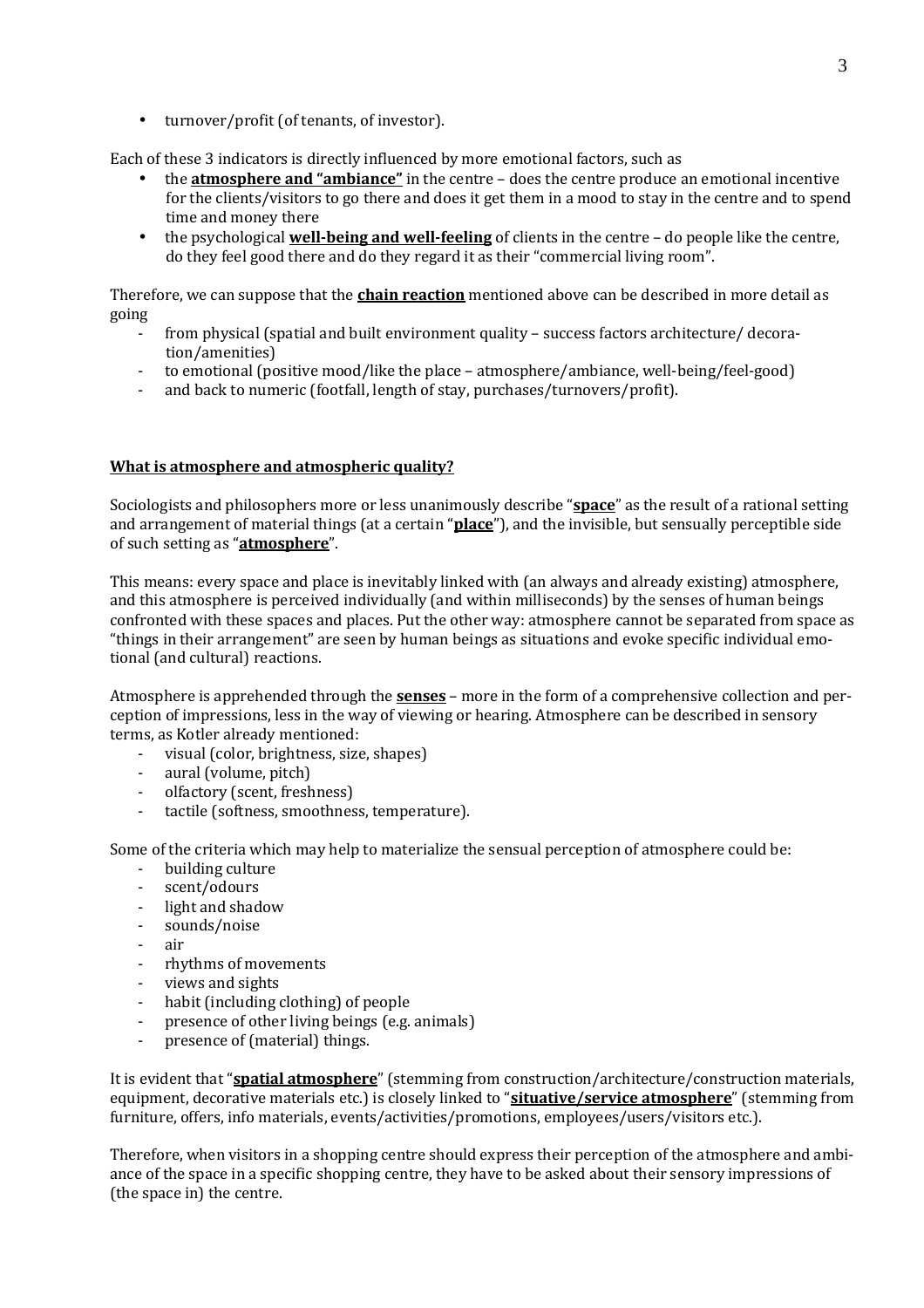## **How and where to perceive the atmospheric quality of a shopping centre? – The contact points**

The question now is: how can we **measure and evaluate the atmospheric quality of a shopping centre**, and what can be done to improve it?

The answer lies in an analysis of the emotional/atmospheric impacts of the "space" (the genius loci) which are sent out from the architecture of the center and the way space in a centre is used and "organized" by the centre operator and the tenants. These spatial and situative "signals" heavily influence the feeling and the sensations of the clients when they enter the centre and decide whether to stay there just for buying the things which they really need and/or already noted at home – or to spend hours and hours meeting friends etc. in the centre because they just like the place and feel good there.

Shopping centre marketing people usually ask a lot of questions in their visitors' surveys – however, asking the visitors of a centre about details of their perception of the spatial quality/the atmosphere in the centre has long been neglected.

A good atmosphere of a specific place means that people regard the space as "harmonic" (meaning that the perceived atmosphere coincides with their expectations when going to the centre), that they feel welcome and good there, that they like the place and like to stay there (as long as possible).

In a visitors' inquiry, such questions about emotional impressions and attitudes may be asked – but they are not operational, as the answers do not show why people like (or dislike) the place and which factors and criteria make them answer in the way they do.

A shopping centre is a big and complex building. Therefore, people of course have a general impression of the spatial quality, the atmosphere/ambiance of the centre as a whole and their feeling and well-being when staying in or thinking of the centre. This overall impression, however, is composed of many partial impressions and perceptions as a number of "**contact points" along the visitor's way to and through the centre** influences its sensations (cf. fig. 2), such as:

- Outer façade of centre
- Entrance to parking
- Parking lot (car park spaces, driving lanes, ramps, etc.)
- Way from parking to centre
- Pedestrian entrance
- Traffic system in the centre (such as elevators, escalators, staircases etc.)
- Shape of mall/passage in the centre (orientation in the centre)
- Central/main plaza/hall
- Mall/passage branches outside main plaza/hall (side mall without natural daylight)
- Shops/restaurants (tenant and merchandise mix, shop fronts etc.)
- Lounges/places to rest/chill-out zones in the centre
- "Furniture" in the centre (benches, rubbish bins, plant pots etc.
- Signage
- Center info stand (if any)
- Amenities (toilets, bancomats, public telephones, lockers etc.)

Each of these contact points has its specific spatial quality and will influence visitors' perception of the centre. Therefore, the visitors' inquiry has to give respect to these contact points.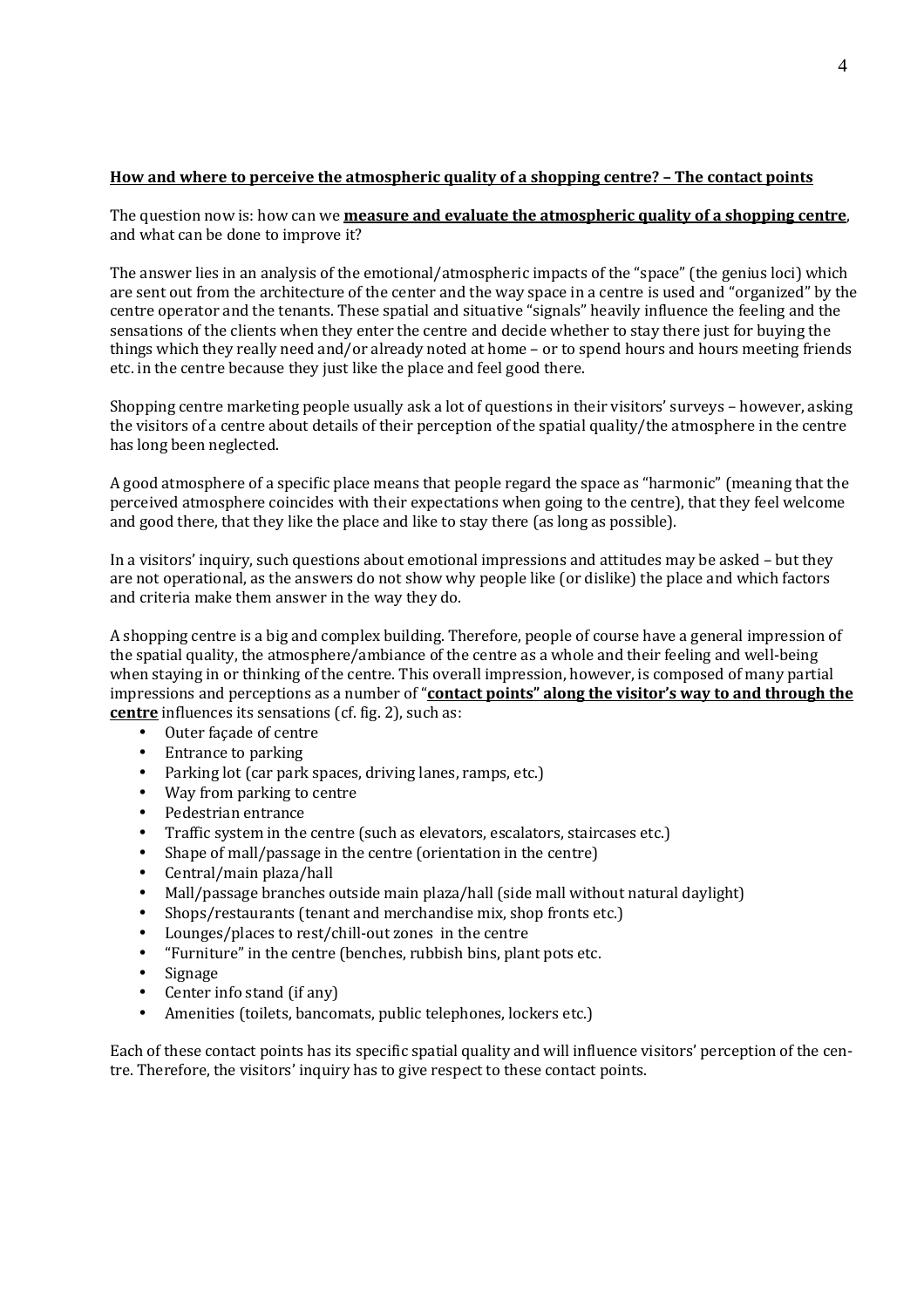

#### Fig. 2: Contact points – where atmosphere in a centre is perceived

2012-09-27, @ debecon GmbH Dieter Bullinger Consulting, Fuchsacker 678, CH-9426 Lutzenberg AR, T: +49-174- 9022 622, E: dieter.bullinger@debecon.biz

### **The POWAS approach and its 3 parts – an overview**

Based on the above general considerations, the **POWAS** (**P**erceiving and **O**ptimizing the **A**tmosphere and the **W**ell-being in **S**hopping Centres) approach has been jointly developed by three Swiss companies and their managers:

- Dieter Bullinger debecon GmbH Lutzenberg (Shopping centre expert)
- Dieter Pfister Pfister Marketing & Spacing Therwil (Spacing Management expert)
- Peter Spichiger-Carlsson gfs-zürich Markt- & Sozialforschung Zurich (Empirical market research expert).

The aim of POWAS is to **offer a practical tool to help shopping centre owners and operators to improve the atmospheric quality and design** (in a more than just architectural meaning) of existing shopping centres.

POWAS is focused on the above-mentioned chain reaction (from physical to emotional and back to numerical) and aimed at producing proposals on how to improve

- the spatial quality and design,
- but also the situative design and service quality

in shopping centres – in order to make people stay longer and increase purchases and sales in the centre.

Therefore, POWAS consists of 3 parts:

(a)on the "diagnostic" side, it consists of (cf. fig. 3)

- a **customers' opinion poll**/survey/inquiry among visitors of a specific centre (to find out how visitors feel in the centre) where visitors are asked to give their opinion regarding specific areas/ spaces/contact points in the center in a very systematic way – this survey will be done (or supervised) by a very experienced opinion poll institute
- an **experts' evaluation** (also in a very systematic way) of the centre's spatial and service quality (including its embedding into the environment), i.e. of specific factors which are decisive for the atmosphere and well-being in the centre – this will be done by an expert team coordinated by the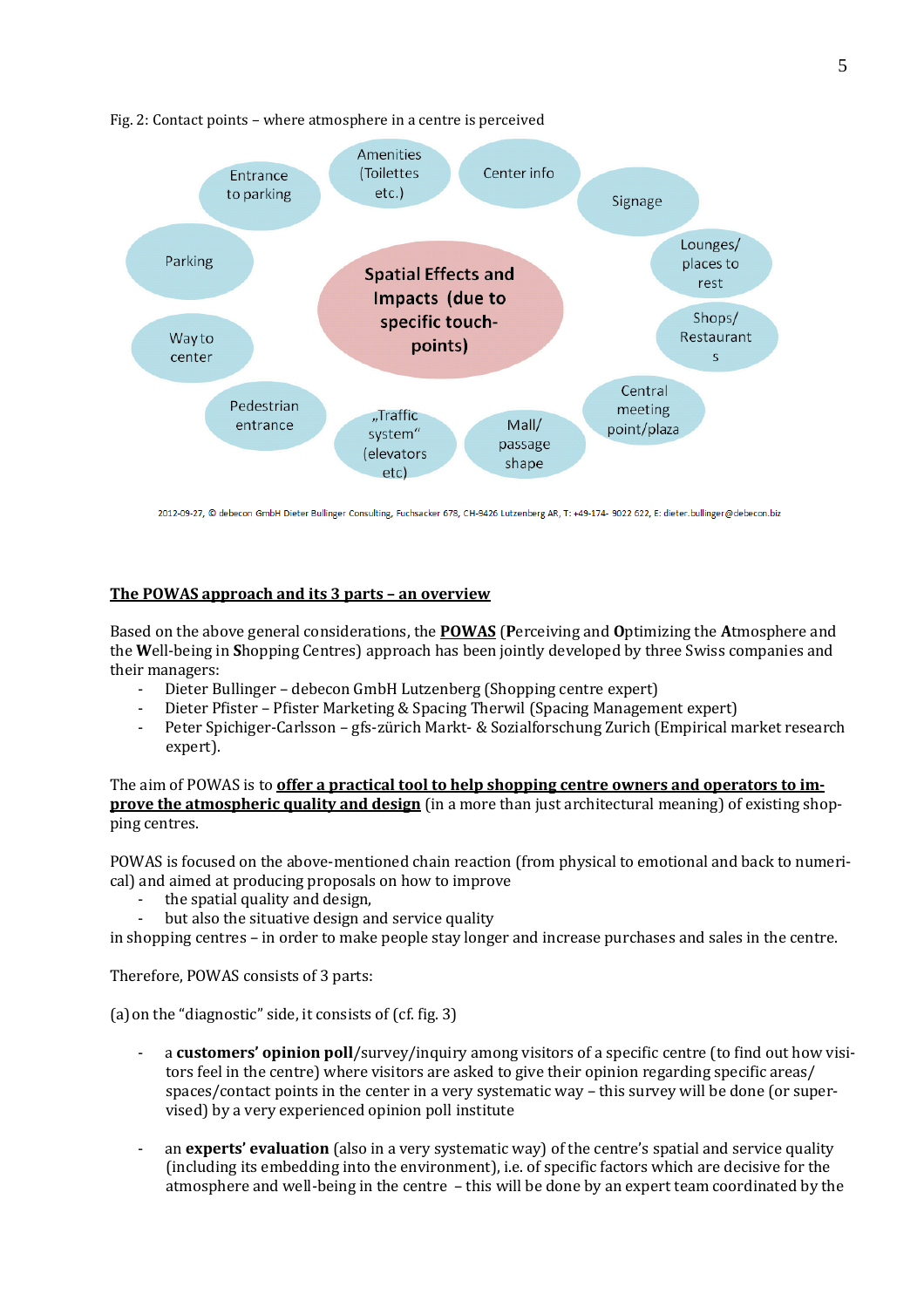POWAS project manager (together with a specialized spacing manager and the centre owner and manager)

Fig. 3: Double approach of POWAS to evaluate the atmosphere and the well-being in shopping centres



2012-09-27, © debecon GmbH Dieter Bullinger Consulting, Fuchsacker 678, CH-9426 Lutzenberg AR, T: +49-174- 9022 622, E: dieter.bullinger@debecon.biz

(b)on the "therapeutic" side,

- the results of the two previous steps are put together in a **improvement measures hand-book/ briefing** giving hints to the shopping centre developer, architect, owner, operator and centre manager what to do in order to optimize the spatial atmosphere and the service design in different parts of the centre under review – this compilation of proposals will comprise cheap and "easygoing" measures (regarding decoration, use of mall areas, presentation in shop windows etc.) as well as "heavy" and cost-intensive measures (like new light domes, reorganization of car-park access etc.) – the elaboration of the compilation and subsequent briefing meetings will also be coordinated by the POWAS project manager.

#### **How to improve and optimize the atmosphere in the shopping centre? – The POWAS results**

The analysis (the "diagnostic" part as mentioned above) of the atmospheric quality of a shopping centre and its perception, as it is done within the POWAS approach, can only be worked out individually, centre by centre.

Consequently, also the results of the analyses within the framework of POWAS are very individual: they consist (on the "therapeutic" side as mentioned above) of a compilation of proposals for (better) "atmospherics", i.e. proposals to "(re-)design the buying environment" – in general: **measures to improve and optimize the spatial quality/atmosphere/ambiance** (Atmospheric Design) and therefore to increase the well-being and feel-good factor in the centre under revision.

This Atmospheric Design manual/compilation of proposals should be used as a briefing for the center owner and operator and their subcontractors, service providers and advisors to implement the proposed measures.

These proposals for measures will cover a wide range (cf. fig. 4), from inexpensive measures regarding decoration details until expensive construction measures (such as relocation of elevators, bringing in natural light into side malls etc.). They will, however, not only contain "hardware" factors, but also comprise more software- and people-focused aspects like improving the service quality including the friendliness of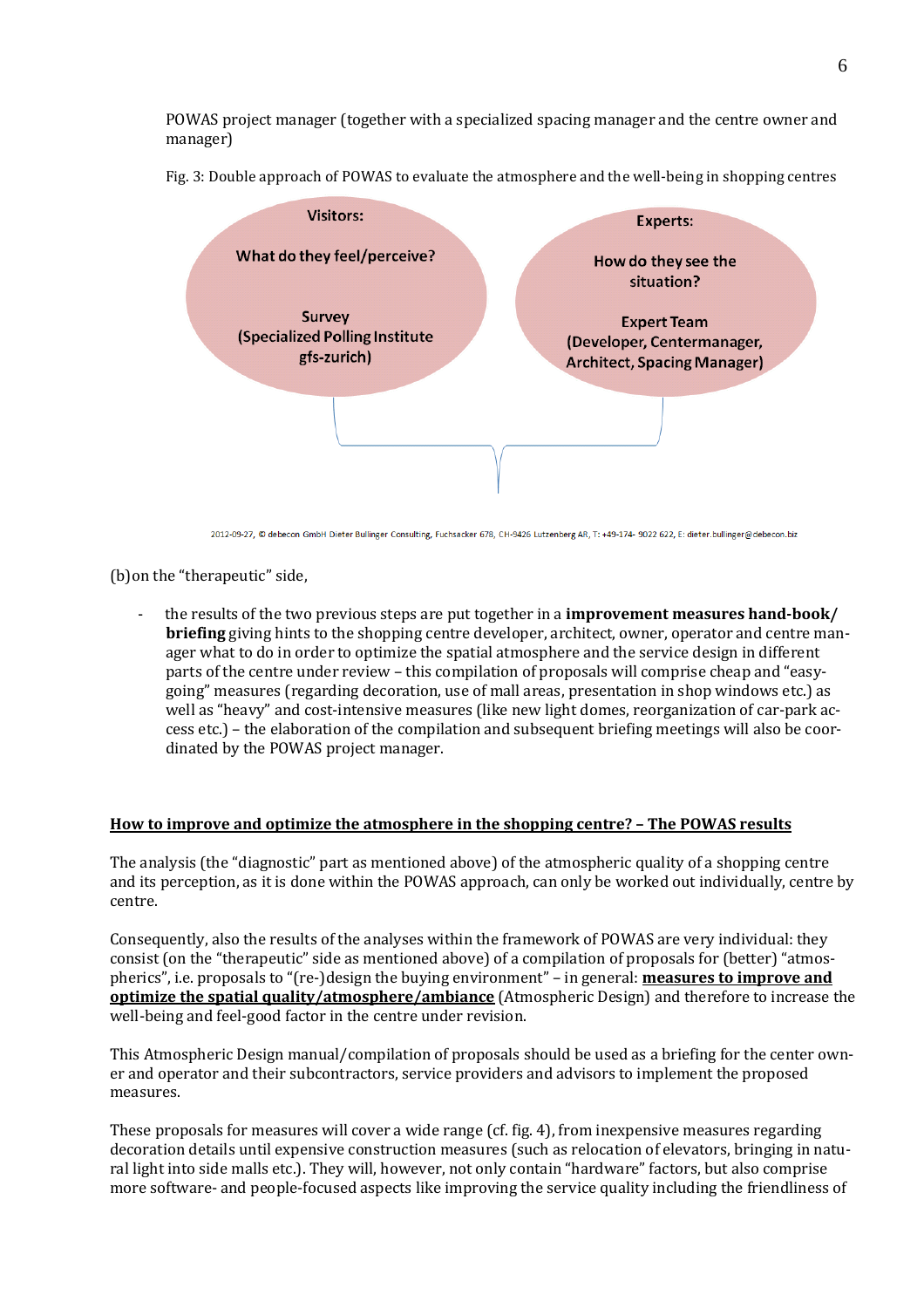staff in the centre and its tenants as these are also important to improve the emotional incentive given by the centre to its visitors.

Fig. 4: What is the result of the POWAS approach?



<sup>2012-09-27, ©</sup> debecon GmbH Dieter Bullinger Consulting, Fuchsacker 678, CH-9426 Lutzenberg AR, T: +49-174- 9022 622, E: dieter.bullinger@debecon.biz

Summing up, POWAS considers on the whole chain – it concentrates on how people (buyers) perceive the spatial quality of a specific shopping centre, and mirrors the findings with the results of an experts' check of the atmosphere/ambiance in the centre. It finally produces proposals regarding the factors architecture, decoration, amenities which may increase the spatial quality of the centre ("from architecture to space"), optimize atmosphere/ambiance and the well-being of visitors in the centre, therefore contributing to more footfall, longer stays of visitors and more purchases/sales/turnovers and profits in the centre.

## **POWAS working phases**

In order to make best use of POWAS for a particular shopping centre, the following 3 working phases are proposed (cf. fig. 5):

- **Starting Phase (Working Phase 1**): One-day initial spotlight check – Duration: 1-2 days

The POWAS Project Director and the POWAS Spacing Manager will visit and tour the centre (together with the centre operator and/or owner) in order to make a quick check and evaluation of the centre's spatial and service design quality.

On the basis of this quick check, they will communicate their experts' opinion and give first hints to the centre operator and/or owner on which aspects the main study should specifically concentrate and where – according to their opinion – there are the most evident potentials to optimize the atmosphere and the well-being in the centre.

- **Main Phase (Working Phase 2)** consisting of the two "diagnostic" elements (a) customer opinion poll and (b) experts' check, plus the "therapeutic" element improvement measures handbook as result of the checks, analyses and evaluations – Duration approx. 2-3 months

For any additional details – see above